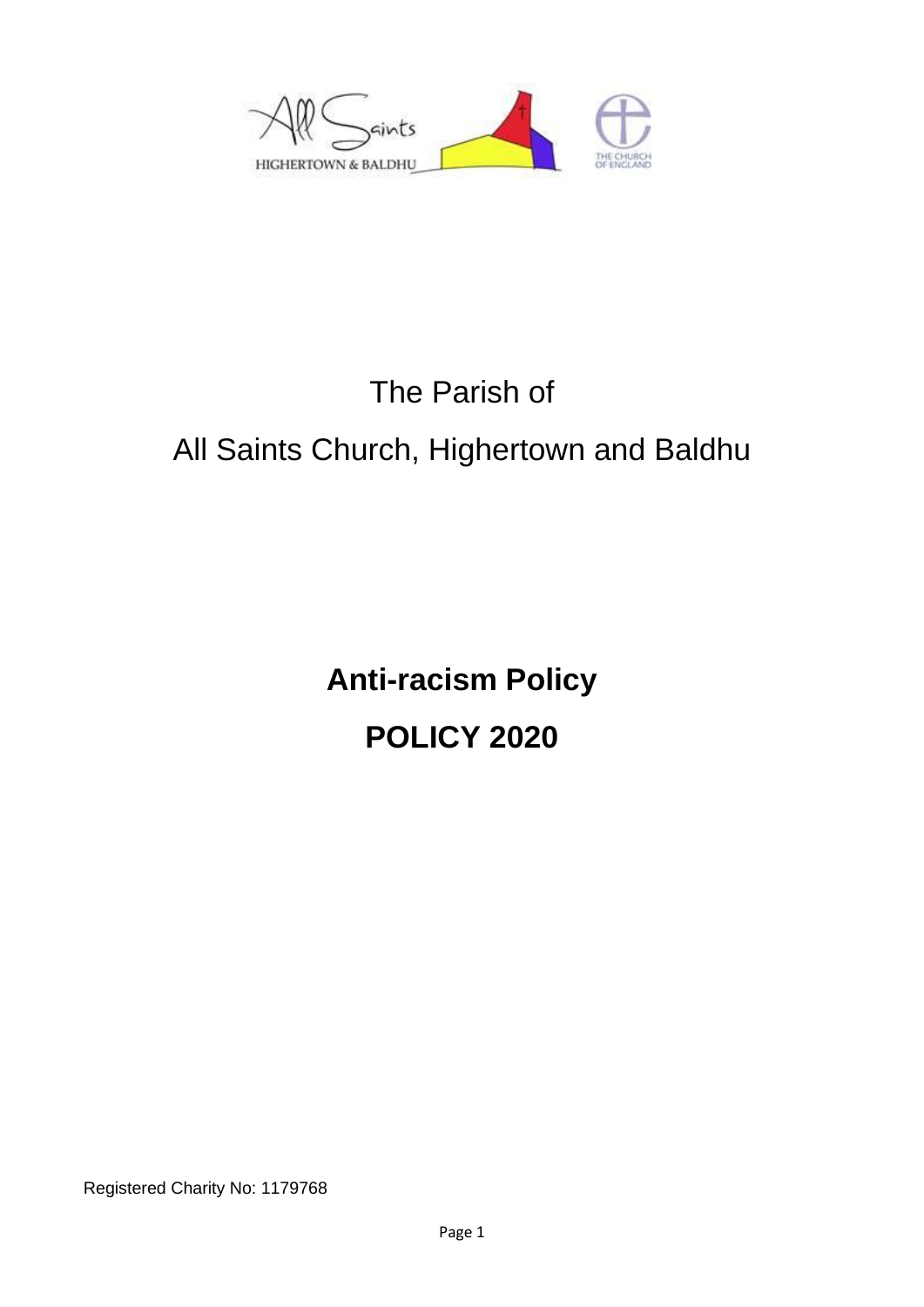## **General Statement**

We believe in the equality of all peoples and value the richness that comes with racial and ethnic diversity. Racism is a sin; as such we oppose racism in all its forms.

Racism is rooted in a belief of the superiority of whiteness, and it plays out systemically by way of unearned rights, rewards, and advantages being bestowed upon white people in Britain. This is evident in the Church of England as it is in wider society.

Racism in all its forms is idolatrous, it is an evil that must be confronted. It stems from the belief that one person is more superior than another due simply to their ethnicity, skin colour, religion and/or culture. As a church we recognise that this sin has been fostered over time, largely stemming from our history of empire and colonialism.

Here at All Saints we believe that the Church is only the Church when it reflects the diversity of the world that God created. As Christians of differing ethnicities, we share a common heritage, a common memory. Consider these words from the Apostle Paul: "In Christ Jesus you are all children of God through faith…. There is neither Jew nor Gentile, neither slave nor free, nor is there male and female, for you are all one in Christ Jesus".

This does not mean that we take a colour-blind approach to community. Paul wasn't suggesting that aspects of our gender or racial identity aren't important. Paul emphasized that unity can be found in diversity. Indeed he says in 1 Corinthians 12 "to each is given the manifestation of the Spirit for the common good".

At ASH Truro we now commit to becoming an anti-racist church. By embarking on this necessary life-giving work we also acknowledge our failure to address this properly in the past.

We understand that systemic racism is a clear and present danger, an affront to the Gospel of Jesus Christ. We recognise that it would still exist even if we never heard a racist slur again -and therefore something must change.

In our endeavour to becoming an anti-racist church we acknowledge that silence on the matter of racism is complicity, and that by not speaking out and acting against racism we dishonour the teachings of Jesus and the sacred heritage of our faith.

We also acknowledge what the church has done well, and what we can build upon. We acknowledge that there are people within our own community that we can learn from, and that together we should listen with open hearts to the voices of those who have personal experienced the violence of racism.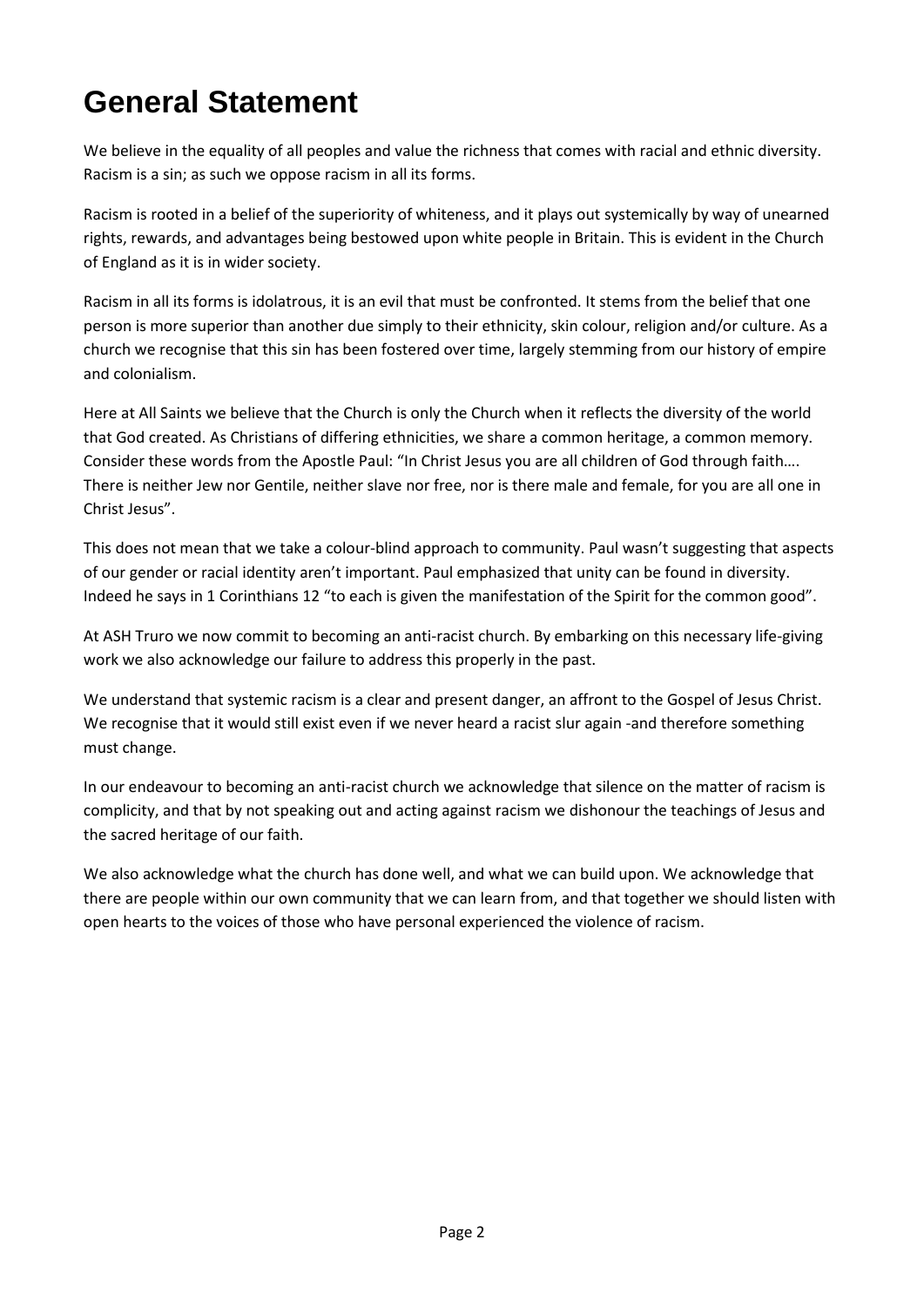## **Aims**

To that aim we commit to the following:

#### **Firstly, we will join with others who lament over our country's history**.

Lamenting something horrific that has taken place, such as, the widespread enslavement of black African people for more than 300 years, and the millions killed under British rule in India in the mid-19th century, allows a deep connection to form between the person lamenting and the harm that was done, and that emotional connection is the first step, we believe, in creating a pathway for anti-racism work, and the healing and hope that can come from it. **As an anti-racist church, we will call people to Lament with others.**

#### **Secondly, we will join with others who repent of our collective sin.**

To build bridges of racial reconciliation, we'll need to confront the guilt and shame of our collective past. We recognise that in western society morality has become an individualized experience. "Why should I repent of racism, when I am not racist?" You may have heard. But in the Bible, guilt and shame aren't described in an individualistic way. In the Bible, guilt and shame are often communal and point to the need for corporate repentance. **As an anti-racist church, we will call others to join us in our act of repentance.**

#### **Thirdly, we will endeavour to create an environment where forgiveness is the outcome of our collective judgement.**

The first step in forgiveness is understanding how much we need forgiveness extended to us. This is true in the context of racism but also in other aspects of life too. Not only will we seek the forgiveness of God through Jesus Christ, but we will also seek to forgive others in the name of Jesus Christ. Practicing forgiveness doesn't mean ignoring the evil we've experienced or been a part of. It also doesn't mean that we deny our feelings of anger or grief, but instead recognises that change can more easily emerge from a confidence in who we are, today. **As an anti-racist church, we will seek forgiveness, and seek to extend forgiveness.** 

#### **Lastly, we will arise each day to discover the Kingdom.**

We believe that the Kingdom is where true reconciliation takes place. A place, a time, a vision where God and humanity are at-one-ment. It is also where we are one with each other. Christians believe that the two great commandments, to love God and to love one another, are the building blocks of a just society.

We recognise that reconciliation is hard work. Restorative justice is hard work. It is messy, it requires vulnerability, humility and courage. But we believe this is a part of our Christian faith that we cannot ignore any longer. In this matter, we believe that lament, repentance, forgiveness, and reconciliation will lead to justice. By accepting the task of becoming an anti-racist church we are accepting our part in 'doing the work', discovering God's kingdom and becoming a church that cries for justice. This will involve protest, lobbying for change, and working with and learning from others.